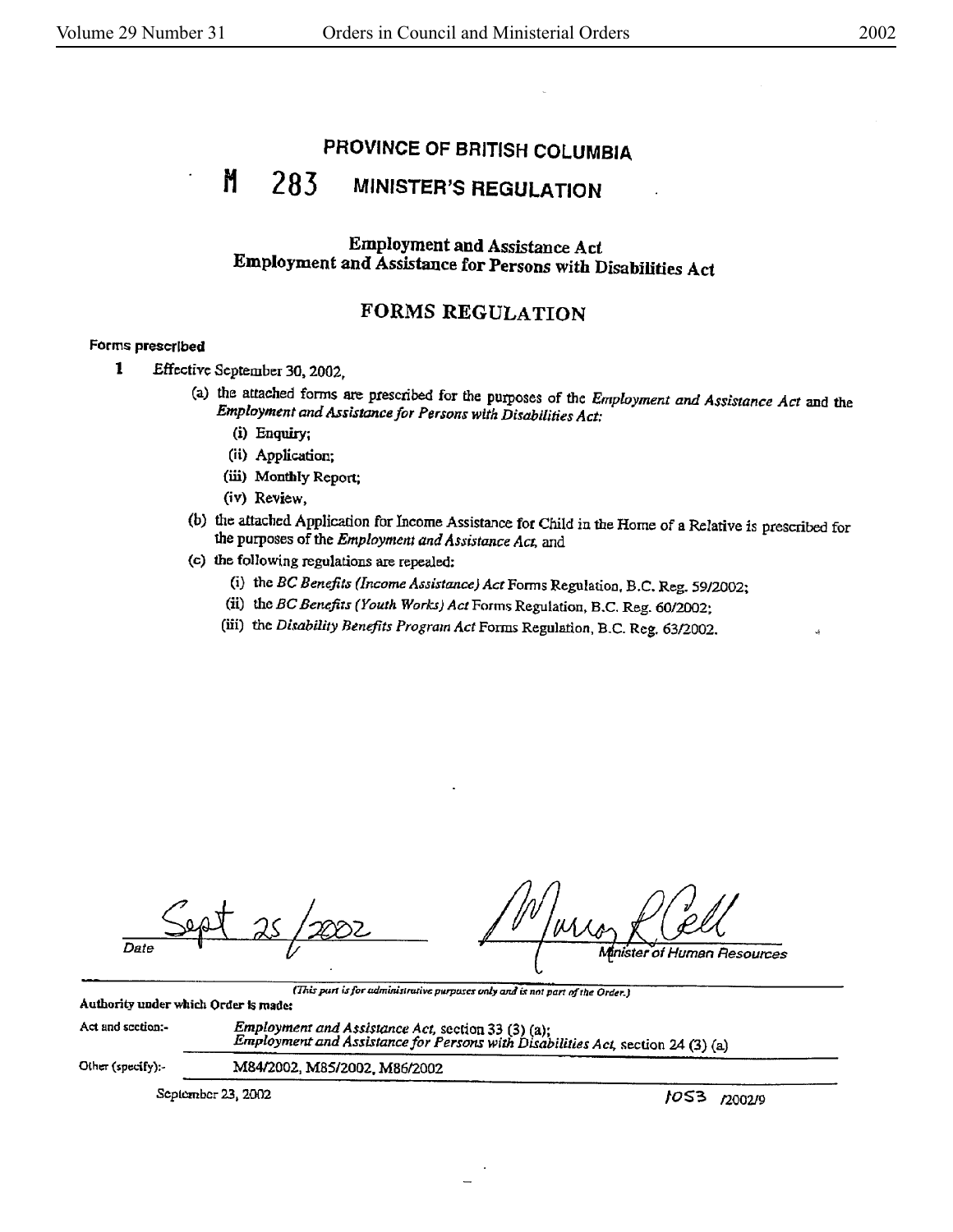



Ministry of<br>Human Resources **ENQUIRY** 

The personal information requested on this form is collected under the authority of and will be used for the purpose of administering the *Employment* and Assistance Act and the Employment and Assistance for Persons with Disabilities Act The collection, use and disclosure of personal information is subject to the provisions of the Freedom of Information and Protection of Privacy Act. Any questions about this information should be directed to your local Employment and Assistance Centre

#### (For Office Use Only)

| APPOINTMENT DATE<br>. TIME | AM<br>$JPM$ $P_1A_1$ |                                 | <b>DATA ENTRY</b><br>INITIALS  | <b>ASSIGNED WORKER</b> |
|----------------------------|----------------------|---------------------------------|--------------------------------|------------------------|
| LAST NAME                  |                      |                                 |                                | <b>GIVEN NAME</b>      |
| <b>ADDRESS</b>             |                      |                                 |                                |                        |
| POSTAL CODE                |                      | <b>SEX</b><br>$\Box$ M $\Box$ F | <b>BIRTHDATE (YYYY MMM DD)</b> | <b>TELEPHONE</b>       |

#### **SEARCH FOR EMPLOYMENT**

- It is a requirement for all enquirers to conduct a search for employment as directed by the Minister for the 3 week period after signing this form.
- Your work search should demonstrate regular and ongoing attempts to secure employment not restricted to a particular job or wage range.
- Your work search should indicate, at a minimum, the following kinds of information: date, type and location of activity, contact names and phone numbers, and the results of your work search.
- Examples of effective work search activities include telephone inquiries, fact finding interviews, cold calling, and submitting job applications.
- It is a requirement to use the Work Search Activities Record (HR77) and return it at the time of your application appointment.
- If you have a spouse they must also meet these work search requirements and guidelines.

#### **DECLARATION**

I declare that all the information I have provided is true and complete. I understand the accuracy of the information I provide will be checked by comparing it against information held by other governments, public bodies, private agencies and individuals. The BC government may verify and obtain information to confirm my eligibility to apply. I **have read and**  understand the Work Search Guidelines provided by the Minister.

| SIGNATURE |  |  |
|-----------|--|--|
|           |  |  |
|           |  |  |

*r* 

[ .... '\_IG-N-AT\_U\_R\_E \_\_\_\_\_\_\_\_\_\_\_\_\_\_\_\_\_\_\_\_\_\_\_\_\_\_\_ ... I\_D\_•te\_f'(YYV \_\_ M\_MM-DD\_) \_\_\_\_\_\_\_\_\_\_\_ J

#### **NOTIFICATION** (The personal information provided will be used for MHR program research and evaluation purposes.)

Further, the ministry may wish to contact you at a later date to participate in a research survey project. Survey questions will concern your employment history and earnings and any training received. Your participation in a future survey would be voluntary and your eligibility for assistance is not dependent on your participation.

#### **VOLUNTARY CONSENT**

I CONSENT TO BEING CONTACTED IN THE FUTURE FOR THE EMPLOYMENT SURVEY RESEARCH PURPOSE. (THIS CONSENT VALID FOR THREE YEARS FROM THE DATE SIGNED.)

| <b>SIGNATURE</b>                                                                                                | <b>SIGNED AT</b><br>IN THE PROVINCE OF B C | DATE<br>MMM DD<br>YYYY | SIGNATURE OF WITNESS | <b>SIGNED AT</b><br>IN THE PROVINCE OF B C | DATE<br>MMM DD<br>YYYY |
|-----------------------------------------------------------------------------------------------------------------|--------------------------------------------|------------------------|----------------------|--------------------------------------------|------------------------|
| the contract of the contract of the contract of the contract of the contract of the contract of the contract of |                                            |                        | ------               |                                            |                        |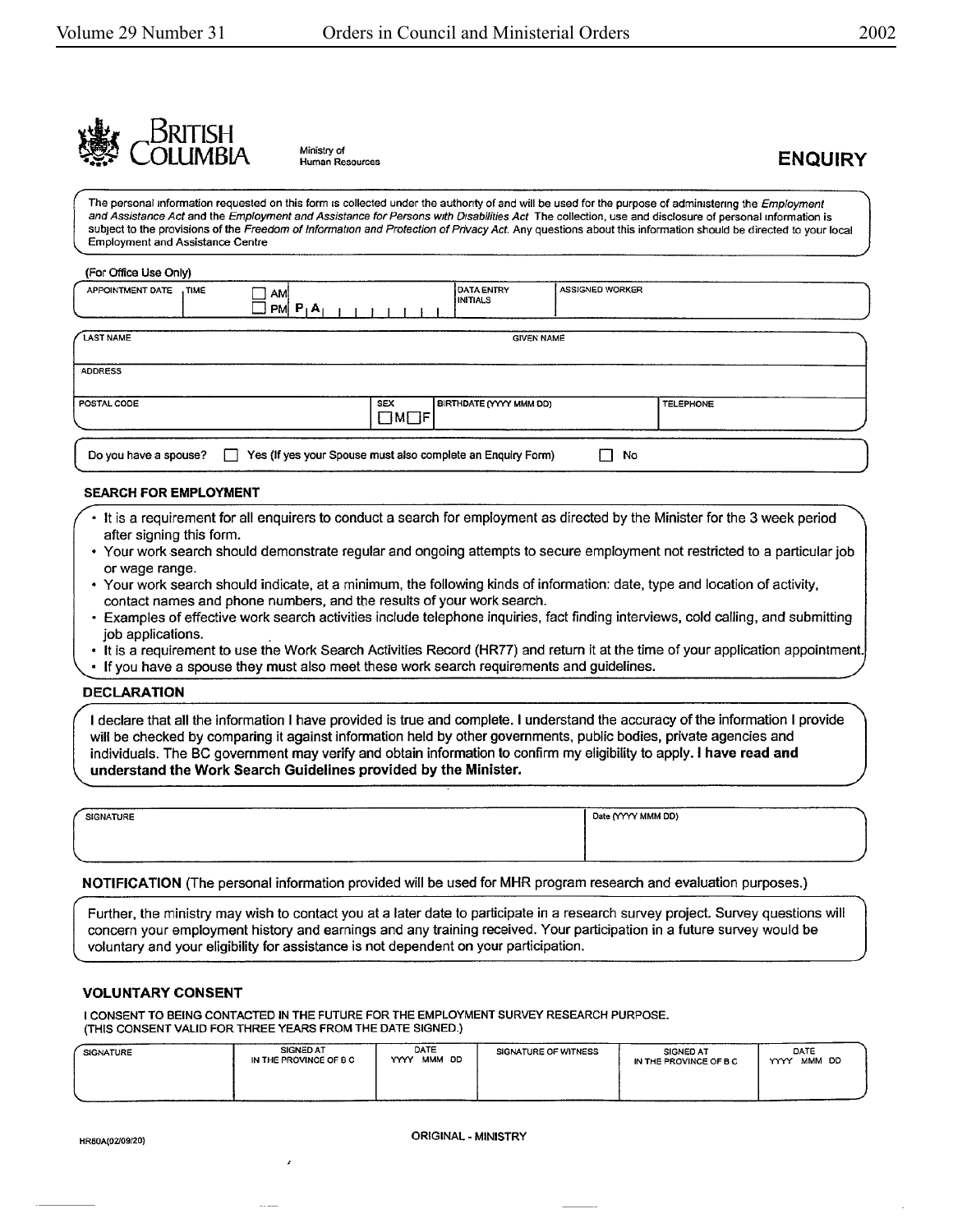| British                                                                               |    | Ministry of            |       |                        |                            | <b>EMPLOYMENT AND ASSISTANCE FOR PERSONS WITH DISABILITIES APPLICATION</b> |               |                       |                                 |             |     |                                           |         | <b>EMPLOYMENT AND ASSISTANCE APPLICATION</b>                     |           |                                                     |      |
|---------------------------------------------------------------------------------------|----|------------------------|-------|------------------------|----------------------------|----------------------------------------------------------------------------|---------------|-----------------------|---------------------------------|-------------|-----|-------------------------------------------|---------|------------------------------------------------------------------|-----------|-----------------------------------------------------|------|
| <b>LAST NAME</b>                                                                      |    | <b>Human Resources</b> |       | <b>FIRST NAME</b>      |                            |                                                                            |               |                       |                                 | SIN         |     |                                           |         | <b>BIRTHDATE</b>                                                 |           | <b>TELEPHONE</b>                                    |      |
|                                                                                       |    |                        |       |                        |                            |                                                                            |               |                       |                                 |             |     |                                           |         | YYYY MMM DD                                                      |           |                                                     |      |
| <b>ADDRESS</b>                                                                        |    |                        |       |                        |                            |                                                                            |               |                       |                                 | POSTAL CODE |     |                                           |         | <b>MARITAL STATUS</b><br>DATE SEPARATED/DIVORCED (IF APPLICABLE) |           |                                                     |      |
|                                                                                       |    |                        |       |                        |                            |                                                                            |               |                       |                                 |             |     |                                           |         |                                                                  |           |                                                     |      |
| IF SEPARATED OR DIVORCED, HAVE YOU APPLIED<br>FOR FINANCIAL SUPPORT FROM YOUR SPOUSE? |    |                        |       | YES, STATE AMOUNT<br>s |                            |                                                                            |               |                       | <b>NO. GIVE REASON</b>          |             |     |                                           |         |                                                                  |           |                                                     |      |
| ALL OTHER PERSONS LIVING IN HOUSEHOLD (EXCLUDING APPLICANT)<br><b>LAST NAME</b>       |    |                        |       | <b>FIRST NAME(S)</b>   |                            |                                                                            |               |                       | <b>RELATIONSHIP</b>             | DEP         |     | <b>DEPENDANTS</b>                         |         | <b>APPLICANT</b>                                                 |           | SPOUSE<br>DATE MOVED TO CANADA                      |      |
|                                                                                       |    |                        |       |                        |                            |                                                                            |               |                       |                                 | <b>YES</b>  | NO. | BIRTHDATE<br>YYYY MMM DD                  |         | YYYY MMM DD                                                      |           | YYYY MMM DD                                         |      |
|                                                                                       |    |                        |       |                        |                            |                                                                            |               |                       |                                 |             |     | YYYY MMM DD                               |         |                                                                  |           | DATE MOVED TO B C                                   |      |
|                                                                                       |    |                        |       |                        |                            |                                                                            |               |                       |                                 |             |     |                                           |         | YYYY MMM DD                                                      |           | YYYY MMM DD<br><b>MOVED FROM (PROVINCE/COUNTRY)</b> |      |
|                                                                                       |    |                        |       |                        |                            |                                                                            |               |                       |                                 |             |     | YYYY MMM DD                               |         |                                                                  |           |                                                     |      |
|                                                                                       |    |                        |       |                        |                            |                                                                            |               |                       |                                 |             |     | YYYY MMM DD                               |         | <b>YES</b>                                                       | <b>NO</b> | CANADIAN CITIZEN?<br>YES.                           | 1 NO |
|                                                                                       |    |                        |       |                        |                            |                                                                            |               |                       |                                 |             |     | YYYY MMM DD                               |         |                                                                  |           | SEEKING EMPLOYMENT?                                 |      |
|                                                                                       |    |                        |       |                        |                            |                                                                            |               |                       |                                 |             |     | YYYY MMM DD                               |         | <b>IYESI INO</b>                                                 |           | YES NO<br>ELIGIBLE UNDER LMDA?                      |      |
|                                                                                       |    |                        |       |                        |                            |                                                                            |               |                       |                                 |             |     | YYYY MMM DD                               |         | YES NO                                                           |           | <b>YES</b> NO                                       |      |
| EXPLANATION FOR NOT SEEKING EMPLOYMENT                                                |    |                        |       |                        |                            |                                                                            |               |                       |                                 |             |     |                                           |         |                                                                  |           |                                                     |      |
| ALL MONTHLY FAMILY INCOMES                                                            |    |                        |       | RECEIVED BY            |                            |                                                                            |               |                       |                                 |             |     | ALL FAMILY ASSETS AND THEIR CURRENT VALUE |         |                                                                  |           | OWNED BY:                                           |      |
| TAKE HOME PAY (NET EARNINGS)                                                          | \$ | <b>APPLICANT</b>       |       | SPOUSE<br>s            |                            | <b>DEPENDANT</b><br>\$                                                     |               | CASH ON HAND          |                                 |             |     | <b>APPLICANT</b><br>\$                    |         | SPOUSE<br>\$                                                     |           | <b>DEPENDANT</b><br>\$                              |      |
| SUPPORT OR MAINTENANCE                                                                | \$ |                        |       | \$                     |                            | \$                                                                         |               | <b>1ST VEHICLE</b>    |                                 |             |     | \$                                        |         | S                                                                |           | S                                                   |      |
| <b>ROOMER</b>                                                                         | \$ |                        |       | \$                     |                            | \$                                                                         |               | <b>2ND VEHICLE</b>    |                                 |             |     | \$                                        |         | \$                                                               |           | \$                                                  |      |
| <b>BOARDER</b>                                                                        |    |                        |       |                        |                            |                                                                            |               |                       | <b>RECREATIONAL VEHICLE</b>     |             |     | \$                                        |         |                                                                  |           | \$                                                  |      |
|                                                                                       | \$ |                        |       | \$                     |                            | \$                                                                         |               |                       | PROPERTY (NOT INCLUDING HOME)   |             |     |                                           |         | \$                                                               |           |                                                     |      |
| <b>RENTAL INCOME</b>                                                                  | \$ |                        |       | \$                     |                            | \$                                                                         |               |                       | LIFE INSURANCE (CASH            |             |     | l S                                       |         | \$                                                               |           | S                                                   |      |
| INTEREST/DIVIDENDS/MORTGAGE                                                           | \$ |                        |       | \$                     |                            | \$                                                                         |               | SURRENDER)            |                                 |             |     | \$                                        |         | \$                                                               |           | S                                                   |      |
| <b>EXEMPT TRAINING</b>                                                                | \$ |                        |       | \$                     |                            | \$                                                                         |               | TRUST FUNDS           |                                 |             |     | \$                                        |         | \$                                                               |           | \$                                                  |      |
| NON EXEMPT TRAINING                                                                   | \$ |                        |       | \$                     |                            | \$                                                                         |               | <b>STOCKS/BONDS</b>   |                                 |             |     | \$                                        |         | S                                                                |           | \$                                                  |      |
| <b>EMPLOYMENT INSURANCE</b>                                                           | \$ |                        |       | \$                     |                            | \$                                                                         |               | <b>RRSP</b><br>OTHER. |                                 |             |     | \$                                        |         | \$                                                               |           | s                                                   |      |
| CPP                                                                                   | \$ |                        |       | \$                     |                            | \$                                                                         |               |                       | <b>BANKS NAME/ACCOUNT NO</b>    |             |     | \$                                        |         | \$                                                               |           | \$                                                  |      |
| <b>WVA</b>                                                                            | \$ |                        |       | \$                     |                            | \$                                                                         | 1.            |                       |                                 |             |     | \$                                        |         | \$                                                               |           | \$                                                  |      |
| OAS/GIS                                                                               | \$ |                        |       | \$                     |                            | \$                                                                         | 2.            |                       |                                 |             |     | \$                                        |         | \$                                                               |           | \$                                                  |      |
| <b>GFSS</b>                                                                           | \$ |                        |       | \$                     |                            | \$                                                                         |               |                       |                                 |             |     | \$                                        |         | \$                                                               |           | \$                                                  |      |
| WORKERS' COMPENSATION                                                                 | S  |                        |       | \$                     |                            | \$                                                                         |               |                       | <b>COMMENTS ON ABOVE ASSETS</b> |             |     |                                           |         |                                                                  |           |                                                     |      |
| PRIVATE RETIREMENT PENSION                                                            | \$ |                        |       | \$                     |                            | \$                                                                         |               |                       |                                 |             |     |                                           |         |                                                                  |           |                                                     |      |
| PRIVATE DISABILITY PENSION                                                            | \$ |                        |       | \$                     |                            | \$                                                                         |               |                       |                                 |             |     |                                           |         |                                                                  |           |                                                     |      |
| OTHER EARNED                                                                          | \$ |                        |       | \$                     |                            | \$                                                                         |               |                       | ASSETS DISPOSED OF              |             |     |                                           |         |                                                                  |           |                                                     |      |
| OTHER UNEARNED - CODE                                                                 | S  |                        |       | \$                     |                            | \$                                                                         |               |                       |                                 |             |     |                                           |         |                                                                  |           |                                                     |      |
| <b>BASIC CHILD TAX BENEFIT</b>                                                        | \$ |                        |       | \$                     |                            | \$                                                                         |               |                       |                                 |             |     |                                           |         |                                                                  |           |                                                     |      |
| <b>FAMILY BONUS</b>                                                                   | \$ |                        |       | \$                     |                            | \$                                                                         |               |                       |                                 |             |     |                                           |         |                                                                  |           |                                                     |      |
| BC EARNED INCOME BENEFIT                                                              | \$ |                        |       | \$                     |                            | \$                                                                         |               |                       |                                 |             |     |                                           |         |                                                                  |           |                                                     |      |
| MONTHLY SHELTER EXPENSES                                                              |    |                        |       |                        |                            |                                                                            |               |                       |                                 |             |     |                                           |         |                                                                  |           |                                                     |      |
| ROOM & BOARD<br>\$<br>PRIVATE                                                         |    |                        |       | <b>RENT SHARED</b>     |                            | \$                                                                         |               | <b>HEAT</b>           |                                 |             | s   |                                           | TAXES   |                                                                  |           | \$                                                  |      |
| ROOM & BOARD<br>\$<br><b>PARENT/CHILD</b>                                             |    |                        |       | NET MORTGAGES          |                            | \$                                                                         |               |                       | PHONE (BASIC RATE)              |             | S   |                                           |         | PROPERTY INSURANCE                                               |           | S                                                   |      |
| RENT<br>\$                                                                            |    |                        | HYDRO |                        |                            | \$                                                                         |               | OTHER UTILITIES       |                                 |             | \$  |                                           | TOTAL I |                                                                  |           | s                                                   |      |
| ARE YOU RECEIVING HELP WITH THE ABOVE EXPENSES? IF SO FROM WHOM?                      |    |                        |       |                        |                            |                                                                            |               |                       |                                 |             |     |                                           |         |                                                                  | \$        | AMOUNT                                              |      |
| DOCUMENTS SEEN                                                                        |    |                        |       |                        |                            |                                                                            |               |                       | <b>FACILITY NAME</b>            |             |     |                                           |         | <b>FACILITY NUMBER</b>                                           |           |                                                     |      |
|                                                                                       |    |                        |       |                        |                            |                                                                            |               |                       |                                 |             |     |                                           |         |                                                                  |           |                                                     |      |
| INITIALS OF APPLICANT(S)                                                              |    | DATE                   |       |                        | <b>INITIALS OF WITNESS</b> |                                                                            |               |                       | DATE                            |             |     |                                           |         |                                                                  |           |                                                     |      |
| HR80 (02/09/13)                                                                       |    |                        |       | <b>DISTRIBUTION:</b>   |                            |                                                                            | COPY 1 - FILE |                       | COPY 2 - CLIENT                 |             |     |                                           |         |                                                                  |           | Page 1 of 4                                         |      |

 $\overline{\phantom{a}}$ 

 $\overline{\phantom{a}}$ 

 $\overline{a}$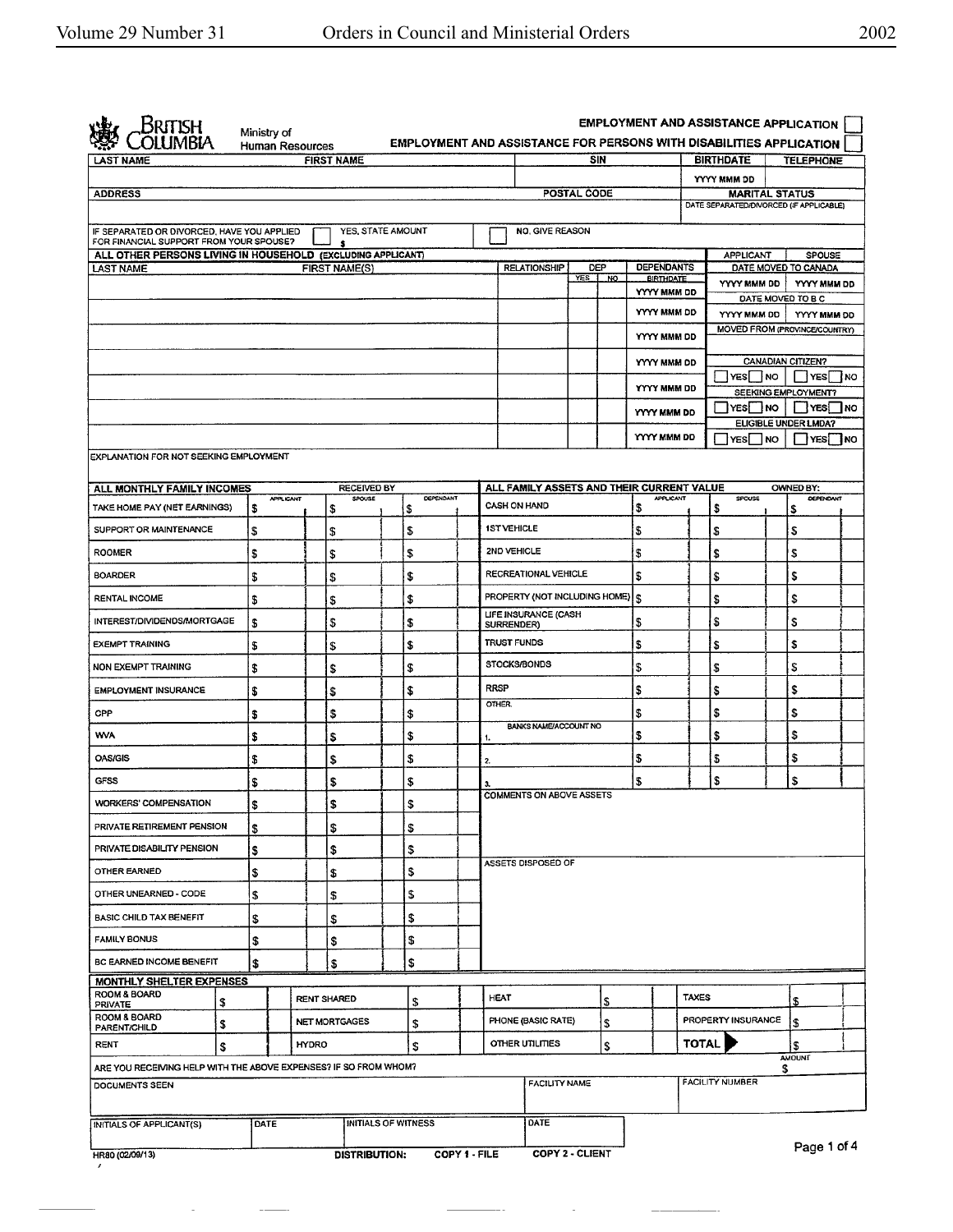

Human Resources

**EMPLOYMENT AND ASSISTANCE APPLICATION EMPLOYMENT AND ASSISTANCE FOR PERSONS WITH DISABILITIES APPLICATION** 

| <b>Applicant</b> | <b>Last Name</b> |                   | <b>First Name</b> |                                   |                                          | <b>Attending School</b><br>Full Time or<br>registered? |
|------------------|------------------|-------------------|-------------------|-----------------------------------|------------------------------------------|--------------------------------------------------------|
|                  |                  |                   |                   |                                   |                                          | <b>YES</b><br><b>NO</b>                                |
| <b>Spouse</b>    | <b>Last Name</b> |                   | <b>First Name</b> |                                   |                                          | <b>Attending School</b><br>Full Time or<br>registered? |
|                  |                  |                   |                   |                                   |                                          | YES.<br><b>NO</b>                                      |
| Dependant        | <b>Last Name</b> | <b>First Name</b> | Relationship      | <b>Birthdate</b><br>(YYYY MMM DD) | % of Time<br><b>Residing with Parent</b> | Primary<br>Parent                                      |
|                  |                  |                   |                   |                                   |                                          | <b>YES</b><br>NO                                       |
|                  |                  |                   |                   |                                   |                                          | <b>YES</b><br>NO                                       |
|                  |                  |                   |                   |                                   |                                          | <b>YES</b><br>NO.                                      |
|                  |                  |                   |                   |                                   |                                          | <b>YES</b><br>NO.                                      |
|                  |                  |                   |                   |                                   |                                          | <b>YES</b><br>NO                                       |

### **ADDITIONAL** ELIGIBILITY **INFORMATION (\*PERSONS WHO HAVE BEEN DESIGNATED AS A PERSON WITH DISABILITIES ARE NOT REQUIRED TO COMPLETE THIS SECTION)**

|              | <b>Past Employment</b>                                                                                                                                                                                                                                                                                                                                                                                                             | <b>APPLICANT</b>                                                              | <b>SPOUSE</b>                                                                                      |
|--------------|------------------------------------------------------------------------------------------------------------------------------------------------------------------------------------------------------------------------------------------------------------------------------------------------------------------------------------------------------------------------------------------------------------------------------------|-------------------------------------------------------------------------------|----------------------------------------------------------------------------------------------------|
| 1.           | Were you employed for 840 hours in each year of any consecutive two-year period?                                                                                                                                                                                                                                                                                                                                                   | <b>YES</b><br>NO.                                                             | <b>YES</b><br><b>NO</b>                                                                            |
| $\mathbf{2}$ | Was your income from employment at least \$7,000 in each year of any consecutive two-year period?                                                                                                                                                                                                                                                                                                                                  | YES<br>NO.                                                                    | <b>YES</b><br><b>NO</b>                                                                            |
| 3            | If you were employed and paid for work performed only for a portion of a consecutive two-year period, for the remaining balance:<br>a) were you waiting for or receiving benefits under the Employment Insurance Act (Canada)? Or<br>b) were you receiving income under a private or public income replacement plan?                                                                                                               | <b>YES</b><br><b>NO</b><br><b>YES</b><br>NO                                   | YES<br>NO<br><b>YES</b><br><b>NO</b>                                                               |
|              | Other (Complete only if all answers to questions 1 - 3 are NO)                                                                                                                                                                                                                                                                                                                                                                     | <b>APPLICANT</b>                                                              | <b>SPOUSE</b>                                                                                      |
| 4            | Are you pregnant?                                                                                                                                                                                                                                                                                                                                                                                                                  | <b>YES</b><br>NO                                                              | <b>YES</b><br><b>NO</b>                                                                            |
| 5.           | a) Do you have a medical condition?<br>b) Describe your medical condition:                                                                                                                                                                                                                                                                                                                                                         | YES<br>NO                                                                     | <b>NO</b><br>YES                                                                                   |
|              | c) If your medical condition prevents you from working, explain how it does this?<br>d) How long have you been prevented from working?                                                                                                                                                                                                                                                                                             |                                                                               |                                                                                                    |
| 6            | Have you been supported by a employed spouse for a consecutive two-year period?<br>If for less than two years, for the remaining balance:<br>a) Were you working?<br>Please specify hours worked _______ and income received ______________ Or<br>b) Were you waiting for or receiving benefits under the Employment Insurance Act (Canada)? Or<br>c) Were you receiving income under a private or public income replacement plan? | <b>YES</b><br>NO<br><b>YES</b><br>NO<br><b>YES</b><br>NO.<br><b>YES</b><br>NO | <b>NO</b><br><b>YES</b><br><b>NO</b><br><b>YES</b><br><b>YES</b><br>NO.<br><b>YES</b><br><b>NO</b> |
| 7            | In the past two years, were you incarcerated in a lawful place of confinement for a total of at least six months?                                                                                                                                                                                                                                                                                                                  | YES<br>NO                                                                     | <b>YES</b><br><b>NO</b>                                                                            |
| 8.           | When you turned 19 years of age<br>a) Were you in the care of the Ministry of Children and Family Development? Or<br>b) Had you entered into a Youth Agreement?                                                                                                                                                                                                                                                                    | <b>YES</b><br>NO<br><b>YES</b><br><b>NO</b>                                   | <b>NO</b><br><b>YES</b><br><b>NO</b><br><b>YES</b>                                                 |
| 9.           | in the past six months, from the date of this application, did you separate from an abusive spouse, or leave an abusive relative?<br>If this has impaired your ability to work, please indicate how                                                                                                                                                                                                                                | <b>YES</b><br><b>NO</b>                                                       | <b>NO</b><br><b>YES</b>                                                                            |
| 10           | Have you been granted a two-year certificate or diploma, or a bachelors degree (or higher) from a post secondary institution?                                                                                                                                                                                                                                                                                                      | <b>YES</b><br>NO.                                                             | <b>NO</b><br><b>YES</b>                                                                            |
|              | 11. Are you providing care for a foster child?                                                                                                                                                                                                                                                                                                                                                                                     | <b>YES</b><br>NO                                                              | <b>NO</b><br><b>YES</b>                                                                            |
| 12.          | Are you receiving assistance for a child who resides with you under the Child in the Home of a Relative Program?                                                                                                                                                                                                                                                                                                                   | NO<br><b>YES</b>                                                              | <b>NO</b><br>YES                                                                                   |
|              | DATE<br>INITIALS OF WITNESS<br>DATE<br>INITIALS OF APPLICANT(S)                                                                                                                                                                                                                                                                                                                                                                    |                                                                               |                                                                                                    |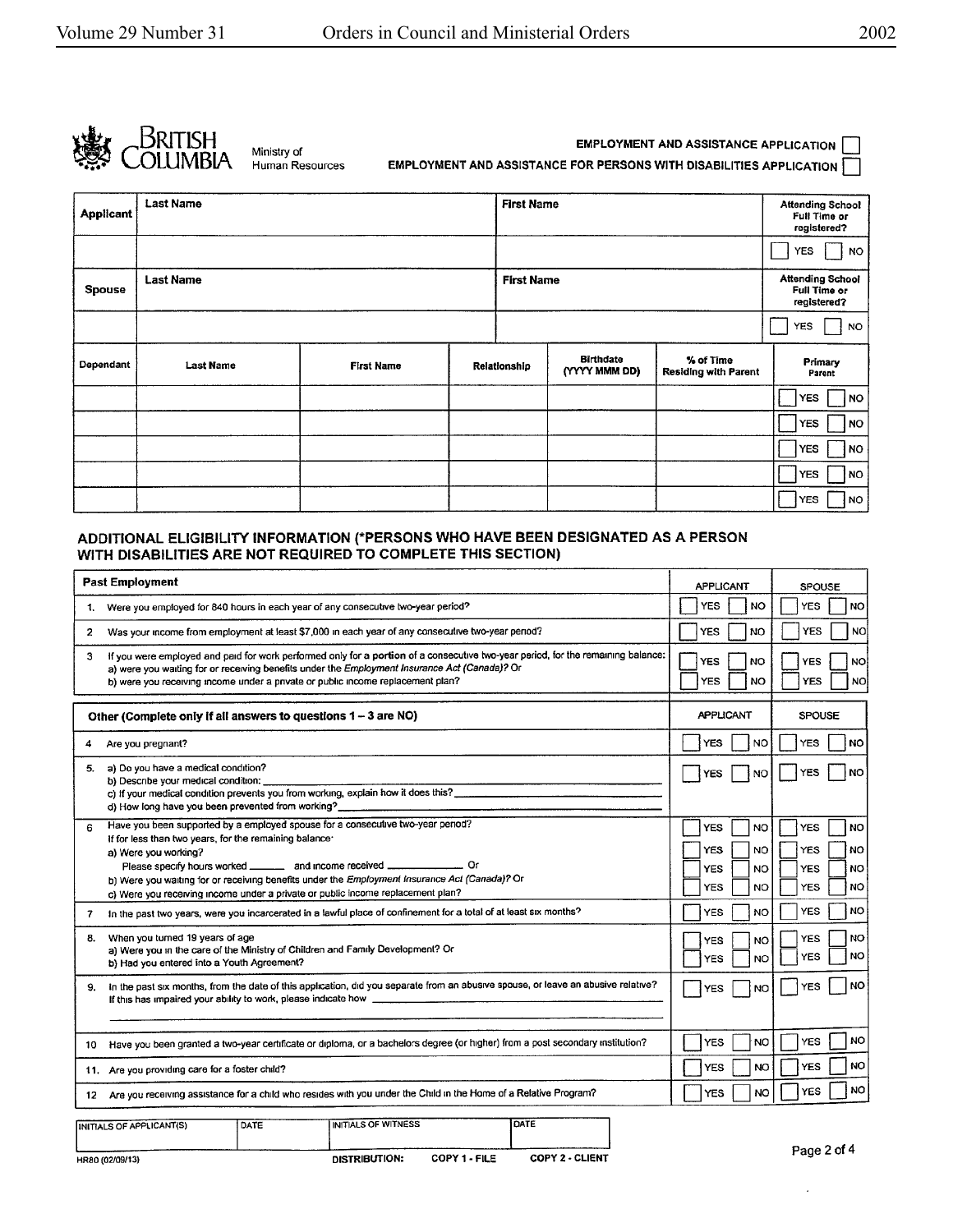| 爡 |                               | Ministry of<br>Human Resources |                    | <b>EMPLOYMENT AND ASSISTANCE APPLICATION</b><br><b>EMPLOYMENT AND ASSISTANCE FOR PERSONS WITH DISABILITIES APPLICATION</b> |
|---|-------------------------------|--------------------------------|--------------------|----------------------------------------------------------------------------------------------------------------------------|
|   | <b>LAST NAME</b>              | <b>FIRST NAME</b>              | MIDDLE NAME        | SOCIAL INSURANCE NUMBER (SIN)                                                                                              |
|   | <b>LAST NAME</b>              | <b>FIRST NAME</b>              | <b>MIDDLE NAME</b> | SOCIAL INSURANCE NUMBER (SIN)                                                                                              |
|   | FILE ID (FOR OFFICE USE ONLY) |                                |                    |                                                                                                                            |
|   |                               |                                |                    |                                                                                                                            |

**PRIVACY:** The collection, use and disclosure of this information are authorized under the Employment and Assistance and Employment and Assistance for Persons with Disabilities Acts and are permitted under the Freedom of Information and Protection of Privacy Act.

The Freedom of Information and Protection of Privacy Act has rules about:

- how personal information is collected, stored and secured;
- how to access personal information and how to ask for corrections;
- limits on how personal information is used; and
- limits on the disclosure of personal Information.

## THE **BC GOVERNMENT'S RESPONSIBILITIES**

The BC government is responsible for making sure assistance goes only to people who are eligible. For this reason, the BC government must check and make sure people who have applied for, or are receiving assistance, are eligible. Information provided may be disclosed to other agencies only for this purpose.

The BC government must abide by the Freedom of Information and Protection of Privacy Act in the collection, use and disclosure of any personal information.

## **MY RIGHTS**

I have the right to the protection of my personal information, as well as the right to know what personal information the BC government has collected about me, as described in the Freedom of Information and Protection of Privacy Act.

I can receive more information about the collection, use and disclosure of my personal information by contacting my local Ministry of Human Resources Employment and Assistance Centre.

I may appeal most decisions involving me that result in a refusal to provide a form of assistance or in the reduction or discontinuance of income assistance, disability assistance or a supplement

I also have the right to make a complaint if I believe my personal information is not being collected, used or disclosed appropriately.

I will continue to receive assistance only as long as I continue to be eligible. I understand that assistance may be time limited. Time limits do not apply to persons eligible under Employment and Assistance for Persons with Disabilities **Act.** 

## **MY RESPONSIBILITIES**

It is necessary for me to sign this application if I want to receive assistance.

It is my responsibility to provide accurate and complete information when I apply for and continue to receive assistance.

I must report all money and assets that I receive each month.

I must make every effort to receive income from other sources such as pensions or Employment Insurance before applying for, or receiving assistance from, the British Columbia government.

1 must report all changes in my circumstances that might affect my eligibility for assistance. I will also report to the Ministry of Human Resources any changes to the circumstances of my spouse (includes marriage-like relationships) or dependants that might affect eligibility.

I must enter into an Employment Plan when required to do so by the Minister. INITIALS OF APPLICANT(S) DATE INITIALS OF WITNESS DATE

|                 |               |               |                        | Page 3 of 4 |
|-----------------|---------------|---------------|------------------------|-------------|
| HR80 (02/09/13) | DISTRIBUTION: | COPY 1 - FILE | <b>COPY 2 - CLIENT</b> |             |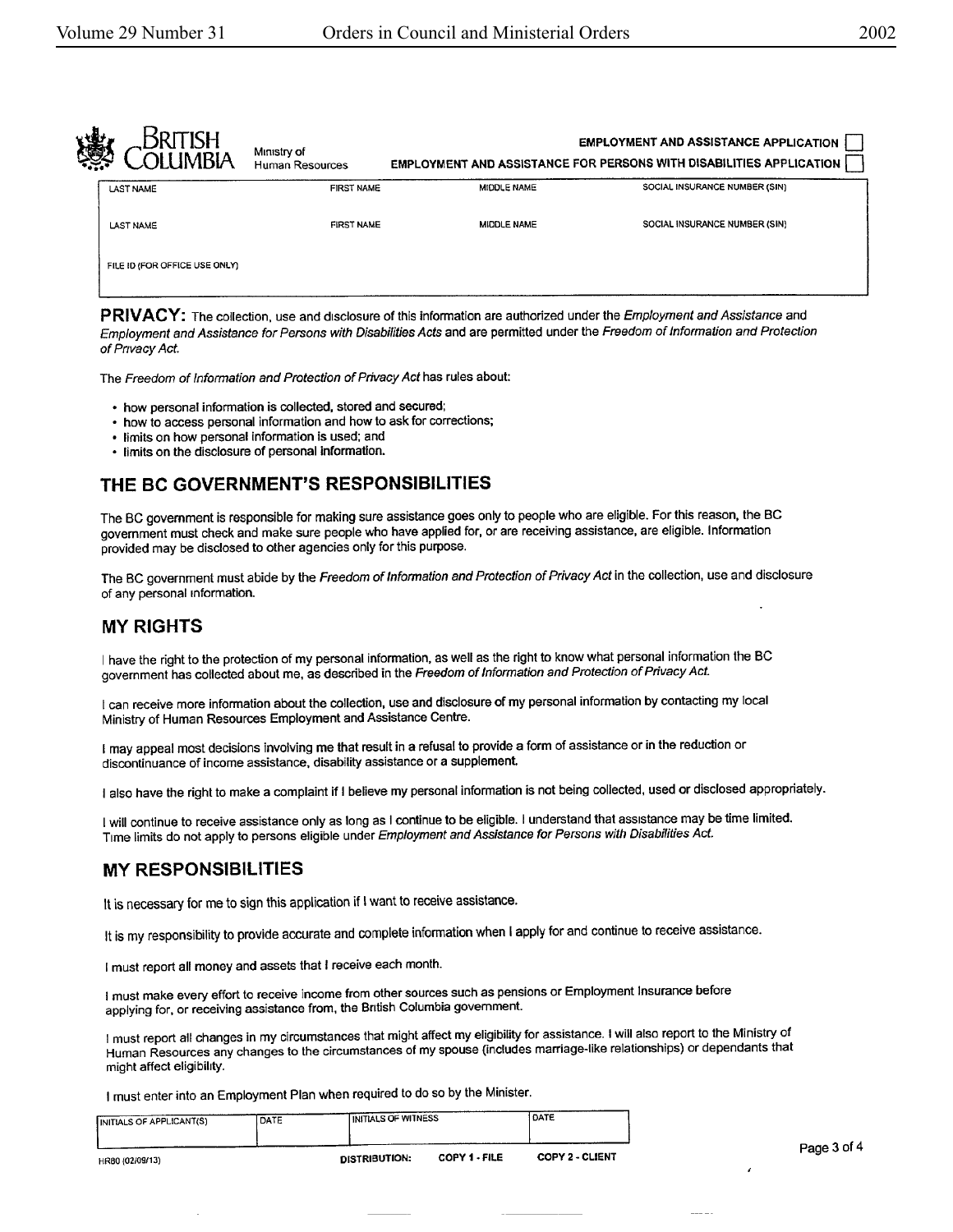| 像 |                               | Ministry of<br><b>Human Resources</b> |             | <b>EMPLOYMENT AND ASSISTANCE APPLICATION</b><br><b>EMPLOYMENT AND ASSISTANCE FOR PERSONS WITH DISABILITIES APPLICATION</b> |
|---|-------------------------------|---------------------------------------|-------------|----------------------------------------------------------------------------------------------------------------------------|
|   | <b>LAST NAME</b>              | <b>FIRST NAME</b>                     | MIDDLE NAME | SOCIAL INSURANCE NUMBER (SIN)                                                                                              |
|   | <b>LAST NAME</b>              | <b>FIRST NAME</b>                     | MIDDLE NAME | SOCIAL INSURANCE NUMBER (SIN)                                                                                              |
|   | FILE ID (FOR OFFICE USE ONLY) |                                       |             |                                                                                                                            |

**DECLARATION:** I declare that all the information I have provided in this application is true and complete. I understand the accuracy of the information I provide will be checked by comparing it against information held by other governments, public bodies, private agencies and individuals. The BC government may verify and obtain information to confirm my eligibility or the eligibility of my dependants.

**NOTIFICATION:** Person(s) having information or documents relevant to my eligibility for assistance may release them to employees of the ministry. Examples may include:

- Human Resources Development Canada (Old Age Security, Employment Insurance, Employment and Training programs and Canada Pension Plan);
- BC Student Assistance Program;
- Citizenship and Immigration Canada;
- Other federal, provincial and municipal departments;
- BC Online information such as; BC Assessment; Land Titles; Registrar of Companies;
- Employers (to verify income); and
- Landlords (to verify an address and amount of rent).

**CONSENTS:** The following organizations require your written permission before they will provide verification of your personal information:

- Workers' Compensation Board (WCB);
- Any financial institution, such as: banks, credit unions and trust companies;
- Vital Statistics;
- Insurance Corporation of BC;
- Canada Customs and Revenue Agency (see below);
- Cheque cashing services; and
- **Credit Bureaus.**

## **CANADA CUSTOMS AND REVENUE AGENCY CONSENT**

(C.C.R.A. requires a separate signature to authorize release of relevant information)

<sup>I</sup>authorize C.C.RA to release to the ministry, information from my income tax returns and other taxpayer information. The information will be relevant to, and will be used solely for, the purpose of determining and verifying eligibility for and for the general administration and enforcement of the programs under the Employment and Assistance and Employment and Assistance for Persons with Disabilities Acts. The authorization is valid for the taxation year prior to the year of signature of this consent, the year of signature, and each subsequent consecutive taxation year for which assistance is required.

SIGNATURE(S) OF APPLICANT(S) DATE

SIGNATURE(\$) OF APPLICANT(\$) DATE

YYYY MMM DD

YYYY MMM DD

I give permission to the organizations listed above to release information relevant to my eligibility for assistance to employees of the ministry:

| SIGNATURE OF APPLICANT(S) | SIGNED AT<br>IN THE PROVINCE OF B C | DATE<br>YYYY MMM DD | SIGNATURE OF WITNESS | SIGNED AT<br>IN THE PROVINCE OF B C | DATE.<br>YYYY MMM DD |
|---------------------------|-------------------------------------|---------------------|----------------------|-------------------------------------|----------------------|
|                           | IN THE PROVINCE OF B C              | YYYY MMM DD         |                      |                                     |                      |
|                           |                                     |                     |                      |                                     |                      |
|                           |                                     |                     |                      |                                     | $\sim$ $\sim$ $\sim$ |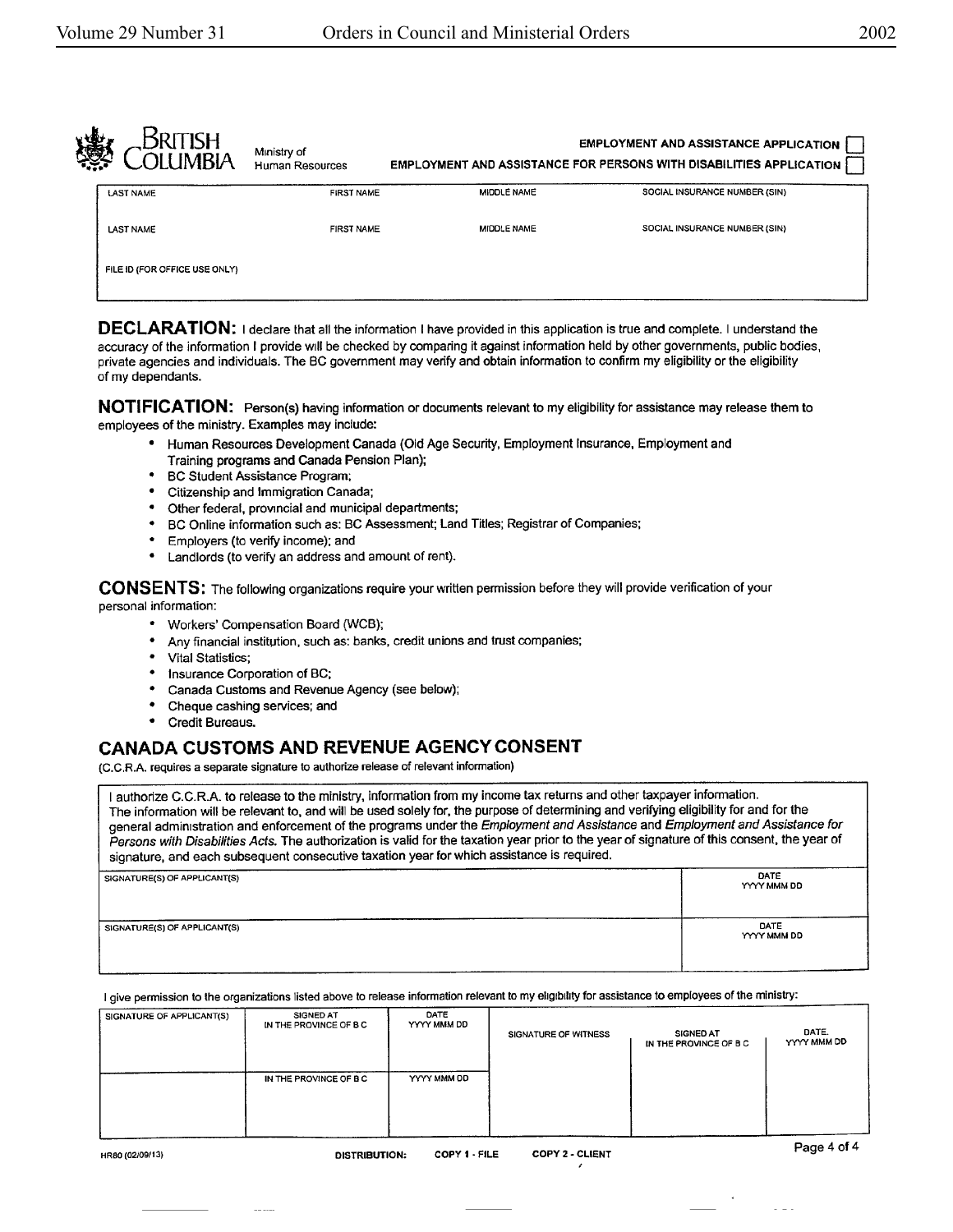|                                 | British<br>Ministry of<br>Human Resources.                                                                                                                                                                                                                     |                  |                     | <b>MONTHLY REPORT</b>    |  |
|---------------------------------|----------------------------------------------------------------------------------------------------------------------------------------------------------------------------------------------------------------------------------------------------------------|------------------|---------------------|--------------------------|--|
|                                 | ARE YOU STILL IN NEED OF ASSISTANCE?<br>SINCE YOUR LAST DECLARATION:<br>1. HAS YOUR FAMILY UNIT RECEIVED OR DISPOSED OF<br>ANY ASSETS?<br>2. ANY CHANGES IN THE NUMBER OF DEPENDANTS OR<br>OTHER PERSONS LIVING IN THE HOME?<br>3 ANY MARITAL/SPOUSAL CHANGES? |                  |                     | YES NO                   |  |
|                                 | 4. ANY EMPLOYMENT CHANGES?<br>5. ATTENDING SCHOOL/TRAINING?<br>6. ARE YOU LOOKING FOR WORK?                                                                                                                                                                    |                  | APPLICANT<br>YES NO | <b>SPOUSE</b><br>YES NO  |  |
|                                 | PLEASE EXPLAIN ANY CHANGES INDICATED ABOVE                                                                                                                                                                                                                     |                  |                     |                          |  |
|                                 | DECLARE ALL INCOME (Attach proof)                                                                                                                                                                                                                              |                  |                     | <b>ENTER "0" IF NONE</b> |  |
|                                 | <b>INCOME DESCRIPTION</b>                                                                                                                                                                                                                                      | <b>APPLICANT</b> | <b>AMOUNT</b>       | SPOUSE                   |  |
|                                 | <b>EMPLOYMENT INCOME</b>                                                                                                                                                                                                                                       |                  |                     |                          |  |
|                                 | <b>INCOME TAX REFUNDS</b>                                                                                                                                                                                                                                      |                  |                     |                          |  |
|                                 | MAINTENANCE/ALIMONY/SUPPORT                                                                                                                                                                                                                                    |                  |                     |                          |  |
|                                 | ROOMERS (Lodging)                                                                                                                                                                                                                                              |                  |                     |                          |  |
|                                 | ROOM AND BOARD (Food and Lodging)                                                                                                                                                                                                                              |                  |                     |                          |  |
|                                 | <b>RENTAL INCOME</b>                                                                                                                                                                                                                                           |                  |                     |                          |  |
|                                 | TRAINING ALLOWANCE/STUDENT LOANS                                                                                                                                                                                                                               |                  |                     |                          |  |
|                                 | <b>EMPLOYMENT INSURANCE</b>                                                                                                                                                                                                                                    |                  |                     |                          |  |
|                                 | <b>WORKER'S COMPENSATION</b>                                                                                                                                                                                                                                   |                  |                     |                          |  |
|                                 | PENSIONS (e.g. CPP, OAS, Private)                                                                                                                                                                                                                              |                  |                     |                          |  |
|                                 | INTEREST INCOME (e.g. Bonds, Banks, etc.)                                                                                                                                                                                                                      |                  |                     |                          |  |
|                                 | TRUST/INSURANCE (e g ICBC payments)                                                                                                                                                                                                                            |                  |                     |                          |  |
|                                 | <b>BASIC CHILD TAX BENEFIT</b>                                                                                                                                                                                                                                 |                  |                     |                          |  |
|                                 | NATIONAL CHILD BENEFIT SUPPLEMENT                                                                                                                                                                                                                              |                  |                     |                          |  |
|                                 | <b>B.C. BASIC FAMILY BONUS</b>                                                                                                                                                                                                                                 |                  |                     |                          |  |
|                                 | <b>B C. EARNED INCOME BENEFIT</b>                                                                                                                                                                                                                              |                  |                     |                          |  |
|                                 | FINANCIAL CONTRIBUTION (Sponsor)                                                                                                                                                                                                                               |                  |                     |                          |  |
| HR81(02/08) 7530903053 (250/Pk) | ALL OTHER INCOME e g ADDITIONAL<br>MONEY, GST CREDIT (describe)                                                                                                                                                                                                |                  |                     |                          |  |
|                                 | INCOME OF DEPENDENT CHILDREN                                                                                                                                                                                                                                   |                  |                     |                          |  |
|                                 |                                                                                                                                                                                                                                                                |                  |                     |                          |  |

 $\bar{\pmb{\epsilon}}$ 

 $\sim$ 

 $\sim$   $-$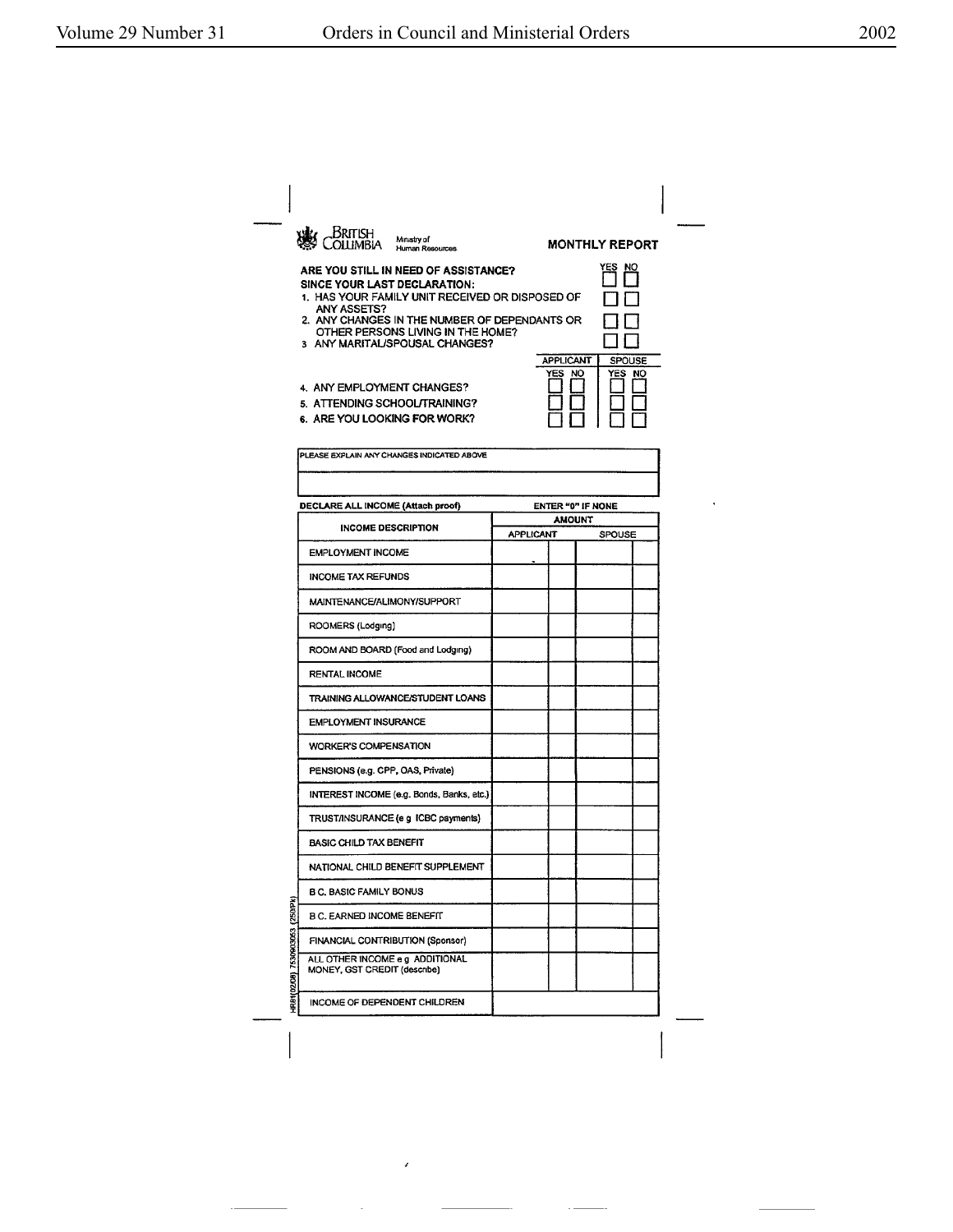TO RECEIVE FURTHER ASSISTANCE: COMPLETE BOTH SIDES OF THIS FORM AND RETURN TO YOUR EMPLOYMENT AND ASSISTANCE CENTRE BY THE 5TH OF THE NEXT MONTH.

Notice: Information on this form is collected under the authonty of the Employment and Assistance Act and Regulation and the Employment and Assistance for Persons with Disabilities Act and Regulation and will be used for venfication of continuing eligibility for assistance. The accuracy of the information provided on this form will be checked by companing it against information held by other provincial, federal and private agencies. Collection, use and disclosure of the information is as authorized by the Freedom of<br>Information and Protection of Privacy Act if you Declaration: I understand that the ministry may disclose this information to verify continuing eligibility for assistance under the above Acts and Regulations I declare that all of the information provided on this form to the Ministry of Human Resources is true and complete

| <b>APPLICANT</b><br><b>SIGNATURE</b> | DATE             | <b>SPOUSE</b><br><b>SIGNATURE</b> | DATE             |
|--------------------------------------|------------------|-----------------------------------|------------------|
| PRINT NAME                           |                  | PRINT NAME                        |                  |
| <b>SOCIAL INSURANCE NUMBER</b>       | <b>TELEPHONE</b> | SOCIAL INSURANCE NUMBER           | <b>TELEPHONE</b> |
| <b>NEXT CHEQUE</b><br><b>ISSUE</b>   |                  |                                   |                  |

**BENEFIT MONTH** TOTAL ALLOWANCE SHELTER PORTION INCOME DECLARED INCOME DEDUCTED OTHER DEDUCTIONS **TOTAL CHEQUE** 

**CLASSICAT** 

|                 | <b>COMPLETE THIS SECTION ONLY IF YOUR ADDRESS OR SHELTER COSTS HAS CHANGED</b> |                                                                                                                     |  |                                 |  |
|-----------------|--------------------------------------------------------------------------------|---------------------------------------------------------------------------------------------------------------------|--|---------------------------------|--|
| EFFECTIVE DATE  | STREET NUMBER AND NAME<br>APT NO.                                              | <b>CITY/TOWN</b><br>MONTHLY RENT/BOARD/MORT<br><b>SUBMIT</b><br>POSTAL CODE<br><b>UTILITIES</b><br><b>TELEPHONE</b> |  |                                 |  |
|                 |                                                                                |                                                                                                                     |  | <b>RECEIPT</b>                  |  |
|                 | MAILING ADDRESS (IF DIFFERENT)                                                 |                                                                                                                     |  |                                 |  |
|                 |                                                                                |                                                                                                                     |  | <b>SUBMIT</b><br><b>RECEIPT</b> |  |
| OFFICE USE ONLY | G۸                                                                             |                                                                                                                     |  |                                 |  |

NП

FILE ID CASELOAD

WORKER

**ADMIN**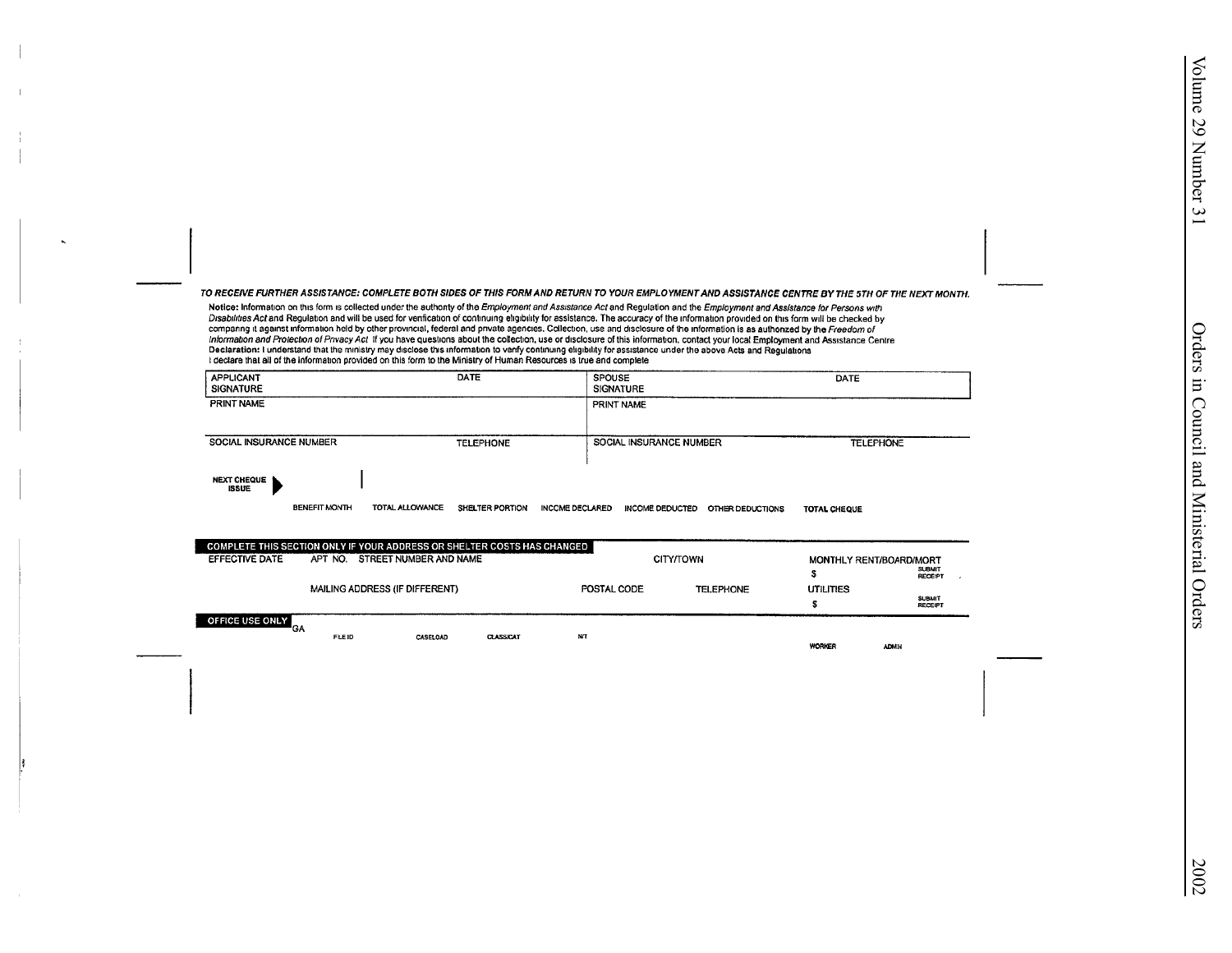$\mathbf{z}$ 

 $\omega_{\rm c}$  .

| <b>LAST NAME</b>                                                                      |     |           | <b>FIRST NAME</b>       |                  |                     |                                 |                    | SIN |                                           |              | <b>BIRTHDATE</b>                                                 |   | <b>TELEPHONE</b>                          |           |
|---------------------------------------------------------------------------------------|-----|-----------|-------------------------|------------------|---------------------|---------------------------------|--------------------|-----|-------------------------------------------|--------------|------------------------------------------------------------------|---|-------------------------------------------|-----------|
|                                                                                       |     |           |                         |                  |                     |                                 |                    |     |                                           |              | <b>YYYY MMM DD</b>                                               |   |                                           |           |
| <b>ADDRESS</b>                                                                        |     |           |                         |                  |                     |                                 | <b>POSTAL CODE</b> |     |                                           |              | <b>MARITAL STATUS</b><br>DATE SEPARATED/DIVORCED (IF APPLICABLE) |   |                                           |           |
|                                                                                       |     |           |                         |                  |                     |                                 |                    |     |                                           |              |                                                                  |   |                                           |           |
| IF SEPARATED OR DIVORCED, HAVE YOU APPLIED<br>FOR FINANCIAL SUPPORT FROM YOUR SPOUSE? |     |           | YES, STATE AMOUNT<br>\$ |                  |                     | <b>NO, GIVE REASON</b>          |                    |     |                                           |              |                                                                  |   |                                           |           |
| ALL OTHER PERSONS LIVING IN HOUSEHOLD (EXCLUDING APPLICANT)<br><b>LAST NAME</b>       |     |           |                         |                  |                     |                                 |                    | DEP | <b>DEPENDANTS</b>                         |              | <b>APPLICANT</b>                                                 |   | <b>SPOUSE</b><br>DATE MOVED TO CANADA     |           |
|                                                                                       |     |           | <b>FIRST NAME(S)</b>    |                  |                     | RELATIONSHIP                    | YES.               | NO. | <b>BIRTHDATE</b>                          |              | <b>VYVY NAMI DD</b>                                              |   | <b>YYYY MIMM DO</b>                       |           |
|                                                                                       |     |           |                         |                  |                     |                                 |                    |     | YYYY MMM DO                               |              | <b>YYYY NMM DD</b>                                               |   | DATE MOVED TO B.C.<br><b>YVYY MAIN DO</b> |           |
|                                                                                       |     |           |                         |                  |                     |                                 |                    |     | YYYY MMM DO                               |              | MOVED FROM (PROVINCE/COUNTRY)                                    |   |                                           |           |
|                                                                                       |     |           |                         |                  |                     |                                 |                    |     | <b>YYYY MMM DO</b>                        |              |                                                                  |   |                                           |           |
|                                                                                       |     |           |                         |                  |                     |                                 |                    |     | <b>TYTY MMM DO</b>                        |              | YES NO                                                           |   | CANADIAN CITIZEN?<br><b>YES</b>           | <b>NO</b> |
|                                                                                       |     |           |                         |                  |                     |                                 |                    |     | YYYY MMM DO                               |              |                                                                  |   | SEEKING EMPLOYMENT?                       |           |
|                                                                                       |     |           |                         |                  |                     |                                 |                    |     |                                           |              | YES INO                                                          |   | I IYESI INO<br>ELIGIBLE UNDER LMDA?       |           |
|                                                                                       |     |           |                         |                  |                     |                                 |                    |     | YYYY MMM DO                               |              | YES NO                                                           |   | <b>IYES</b> INO                           |           |
| EXPLANATION FOR NOT SEEKING EMPLOYMENT                                                |     |           |                         |                  |                     |                                 |                    |     |                                           |              |                                                                  |   |                                           |           |
| ALL MONTHLY FAMILY INCOMES                                                            |     |           | RECEIVED BY.            |                  |                     |                                 |                    |     | ALL FAMILY ASSETS AND THEIR CURRENT VALUE |              |                                                                  |   | OWNED BY:                                 |           |
| TAKE HOME PAY (NET EARNINGS)                                                          | \$  | APPLICANT | SPOUSE<br>\$            | DEPENDANT<br>`\$ | <b>CASH ON HAND</b> |                                 |                    |     | <b>APPLICANT</b><br>\$                    |              | SPOUSE<br>\$                                                     |   | <b>DEPENDANT</b><br>\$                    |           |
| SUPPORT OR MAINTENANCE                                                                | \$  |           | \$                      | S                | <b>1ST VEHICLE</b>  |                                 |                    |     | S                                         |              | \$                                                               |   | S                                         |           |
| <b>ROOMER</b>                                                                         | \$  |           | s                       | \$               | 2ND VEHICLE         |                                 |                    |     | \$                                        |              | \$                                                               |   | \$                                        |           |
| <b>BOARDER</b>                                                                        | \$  |           | \$                      | \$               |                     | <b>RECREATIONAL VEHICLE</b>     |                    |     | \$                                        |              | \$                                                               |   | \$                                        |           |
| <b>RENTAL INCOME</b>                                                                  | \$  |           | s                       | \$               |                     | PROPERTY (NOT INCLUDING HOME) S |                    |     |                                           |              | \$                                                               |   | \$                                        |           |
| INTEREST/DIVIDENDS/MORTGAGE                                                           | \$  |           | \$                      | \$               | SURRENDER)          | LIFE INSURANCE (CASH            |                    |     | \$                                        |              | \$                                                               |   | \$                                        |           |
| <b>EXEMPT TRAINING</b>                                                                | \$  |           | \$                      | \$               | <b>TRUST FUNDS</b>  |                                 |                    |     | \$                                        |              | \$                                                               |   | S                                         |           |
| NON EXEMPT TRAINING                                                                   | \$  |           | \$                      | \$               | <b>STOCKS/BONDS</b> |                                 |                    |     | S                                         |              | \$                                                               |   | \$                                        |           |
| <b>EMPLOYMENT INSURANCE</b>                                                           | \$  |           | s                       | \$               | <b>RRSP</b>         |                                 |                    |     | \$                                        |              | \$                                                               |   | \$                                        |           |
| CPP                                                                                   | \$  |           | \$                      | \$               | OTHER.              |                                 |                    |     | \$                                        |              | \$                                                               |   | \$                                        |           |
| <b>WVA</b>                                                                            | \$  |           | \$                      | \$               | 1,                  | <b>BANKS NAME/ACCOUNT NO</b>    |                    |     | \$                                        |              | \$                                                               |   | \$                                        |           |
| <b>OAS/GIS</b>                                                                        | \$  |           | \$                      | \$               | 2                   |                                 |                    |     | \$                                        |              | \$                                                               |   | \$                                        |           |
| <b>GFSS</b>                                                                           | \$  |           | \$                      | \$               | з                   |                                 |                    |     | S                                         |              | \$                                                               |   | \$                                        |           |
| <b>WORKERS' COMPENSATION</b>                                                          | 1\$ |           | -5                      | \$               |                     | <b>COMMENTS ON ABOVE ASSETS</b> |                    |     |                                           |              |                                                                  |   |                                           |           |
| PRIVATE RETIREMENT PENSION                                                            | S   |           | \$                      | \$               |                     |                                 |                    |     |                                           |              |                                                                  |   |                                           |           |
| PRIVATE DISABILITY PENSION                                                            | \$  |           | \$                      | S                |                     |                                 |                    |     |                                           |              |                                                                  |   |                                           |           |
| OTHER EARNED                                                                          | \$  |           | \$                      | \$               |                     | ASSETS DISPOSED OF              |                    |     |                                           |              |                                                                  |   |                                           |           |
| OTHER UNEARNED - CODE                                                                 | \$  |           | \$                      | \$               |                     |                                 |                    |     |                                           |              |                                                                  |   |                                           |           |
| <b>BASIC CHILD TAX BENEFIT</b>                                                        | \$  |           | s                       | \$               |                     |                                 |                    |     |                                           |              |                                                                  |   |                                           |           |
| <b>FAMILY BONUS</b>                                                                   | \$  |           | S                       | \$               |                     |                                 |                    |     |                                           |              |                                                                  |   |                                           |           |
| BC EARNED INCOME BENEFIT                                                              | \$  |           | \$                      | \$               |                     |                                 |                    |     |                                           |              |                                                                  |   |                                           |           |
| MONTHLY SHELTER EXPENSES                                                              |     |           |                         |                  |                     |                                 |                    |     |                                           |              |                                                                  |   |                                           |           |
| ROOM & BOARD<br><b>PRIVATE</b>                                                        | \$  |           | <b>RENT SHARED</b>      | s                | <b>HEAT</b>         |                                 |                    | \$  |                                           | <b>TAXES</b> |                                                                  |   | \$                                        |           |
| ROOM & BOARD<br>\$<br>PARENT/CHILD                                                    |     |           | <b>NET MORTGAGES</b>    | S                |                     | PHONE (BASIC RATE)              |                    | \$  |                                           |              | PROPERTY INSURANCE                                               |   | s.                                        |           |
| RENT                                                                                  | \$  |           | <b>HYDRO</b>            | \$               |                     | OTHER UTILITIES                 |                    | \$  |                                           | <b>TOTAL</b> |                                                                  |   | \$<br><b>AMOUNT</b>                       |           |
| ARE YOU RECEIVING HELP WITH THE ABOVE EXPENSES? IF SO FROM WHOM?                      |     |           |                         |                  |                     |                                 |                    |     |                                           |              |                                                                  | S |                                           |           |
| DOCUMENTS SEEN                                                                        |     |           |                         |                  |                     | <b>FACILITY NAME</b>            |                    |     |                                           |              | <b>FACILITY NUMBER</b>                                           |   |                                           |           |
|                                                                                       |     |           |                         |                  |                     |                                 |                    |     |                                           |              |                                                                  |   |                                           |           |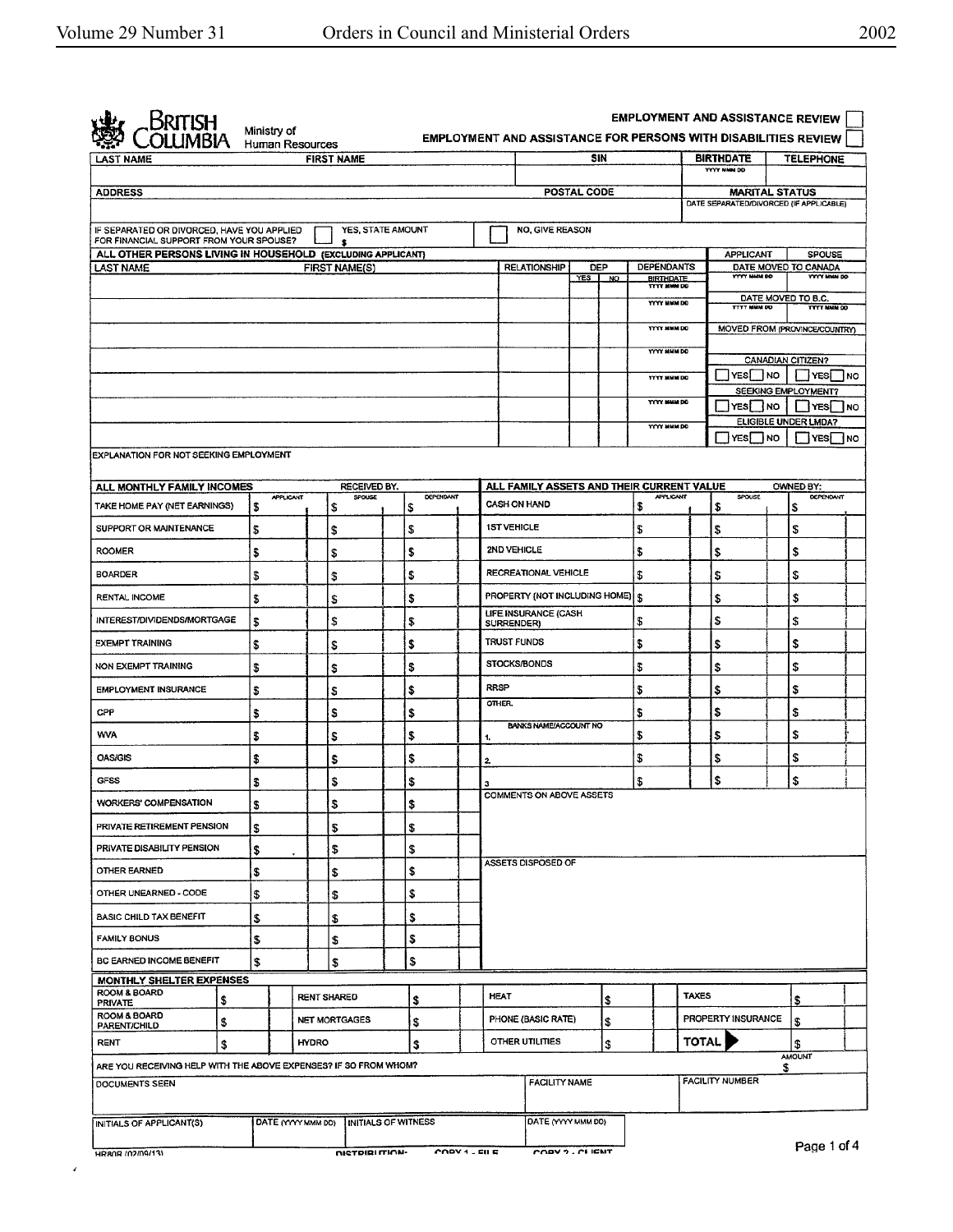

| INITIALS OF APPLICANT(S) | DATE | <b>INITIALS OF WITNESS</b> | DATE |
|--------------------------|------|----------------------------|------|
|                          |      |                            |      |
| HR80R (02/09/13)         |      |                            |      |

 $\omega_{\rm c}$  .

 $\overline{\phantom{a}}$ 

 $\bar{\gamma}$ 

 $\epsilon$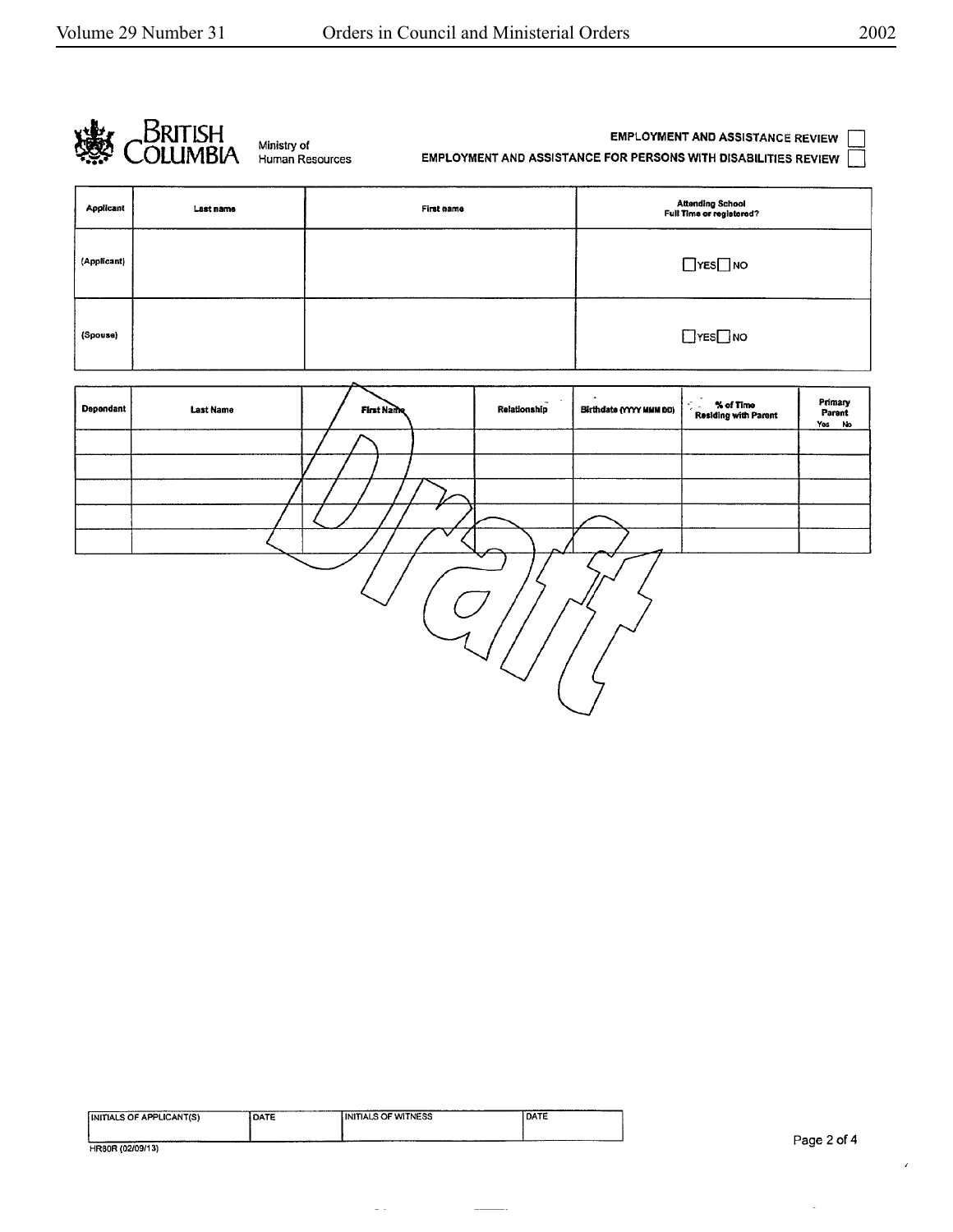| <b>RITISH</b><br><b>IMRIA</b> | Ministry of<br>Human Resources | <b>EMPLOYMENT AND ASSISTANCE REVIEW</b><br><b>EMPLOYMENT AND ASSISTANCE FOR PERSONS WITH DISABILITIES REVIEW</b> |                               |  |  |
|-------------------------------|--------------------------------|------------------------------------------------------------------------------------------------------------------|-------------------------------|--|--|
| <b>LAST NAME</b>              | <b>FIRST NAME</b>              | MIDDLE NAME                                                                                                      | SOCIAL INSURANCE NUMBER (SIN) |  |  |
| <b>LAST NAME</b>              | <b>FIRST NAME</b>              | <b>MIDDLE NAME</b>                                                                                               | SOCIAL INSURANCE NUMBER (SIN) |  |  |
| FILE ID (FOR OFFICE USE ONLY) |                                |                                                                                                                  |                               |  |  |

: The collection, use and disclosure of this information are authorized under the Employment *and* Assistance and Employment and Assistance for Persons with Disabilities Acts and are permitted under the Freedom of Information and Protection of Privacy Act.

The Freedom of Information and Protection of Privacy Act has rules about:

- how personal information is collected, stored and secured;
- how to access personal information and how to ask for corrections;
- limits on how personal information is used; and
- limits on the disclosure of personal information.

## THE **BC GOVERNMENT'S RESPONSIBILITIES**

The BC government is responsible for making sure assistance goes only to people who are eligible. For this reason, the BC government must check and make sure people who have applied for, or are receiving assistance, are eligible. Information provided may be disclosed to other agencies only for this purpose.

The BC government must abide by the Freedom of Information and Protection of Privacy Act in the collection, use and disclosure of any personal information.

## MY RIGHTS

<sup>I</sup>have the right to the protection of my personal information, as well as the right to know what personal information the BC government has collected about me, as described in the Freedom of Information and Protection of Privacy Act.

I can receive more information about the collection, use and disclosure of my personal information by contacting my local Ministry of Human Resources Employment and Assistance Centre.

I may appeal most decisions involving me that result in a refusal to provide a form of assistance or in the reduction or discontinuance of income assistance, disability assistance or a supplement

I also have the right to make a complaint if I believe my personal information is not being collected, used or disclosed appropriately.

I will continue to receive assistance only as long as I continue to be eligible. I understand that assistance may be time limited. Time limits do not apply to persons eligible under Employment and Assistance for Persons with Disabilities Act.

## **MY RESPONSIBILITIES**

It is necessary for me to sign this form if I want to receive assistance.

It is my responsibility to provide accurate and complete information when I apply for and continue to receive assistance.

I must report all money and assets that I receive each month.

I must make every effort to receive income from other sources such as pensions or Employment Insurance before applying for, or receiving assistance from, the British Columbia government.

I must report all changes in my circumstances that might affect my eligibility for assistance. I will also report to the Ministry of Human Resources any changes to the circumstances of my spouse (includes marriage-like relationships) or dependants that might affect eligibility.

I must enter into an Employment Plan when required to do so by the Minister.

| INITIALS OF APPLICANT(S) | DATE (YYYY MMM DD) INITIALS OF WITNESS |                      |               | <b>IDATE (YYYY MMM OD)</b> |             |
|--------------------------|----------------------------------------|----------------------|---------------|----------------------------|-------------|
| HR80R (02/09/13)         |                                        | <b>DISTRIBUTION:</b> | COPY 1 - FILE | <b>COPY 2 - CLIENT</b>     | Page 3 of 4 |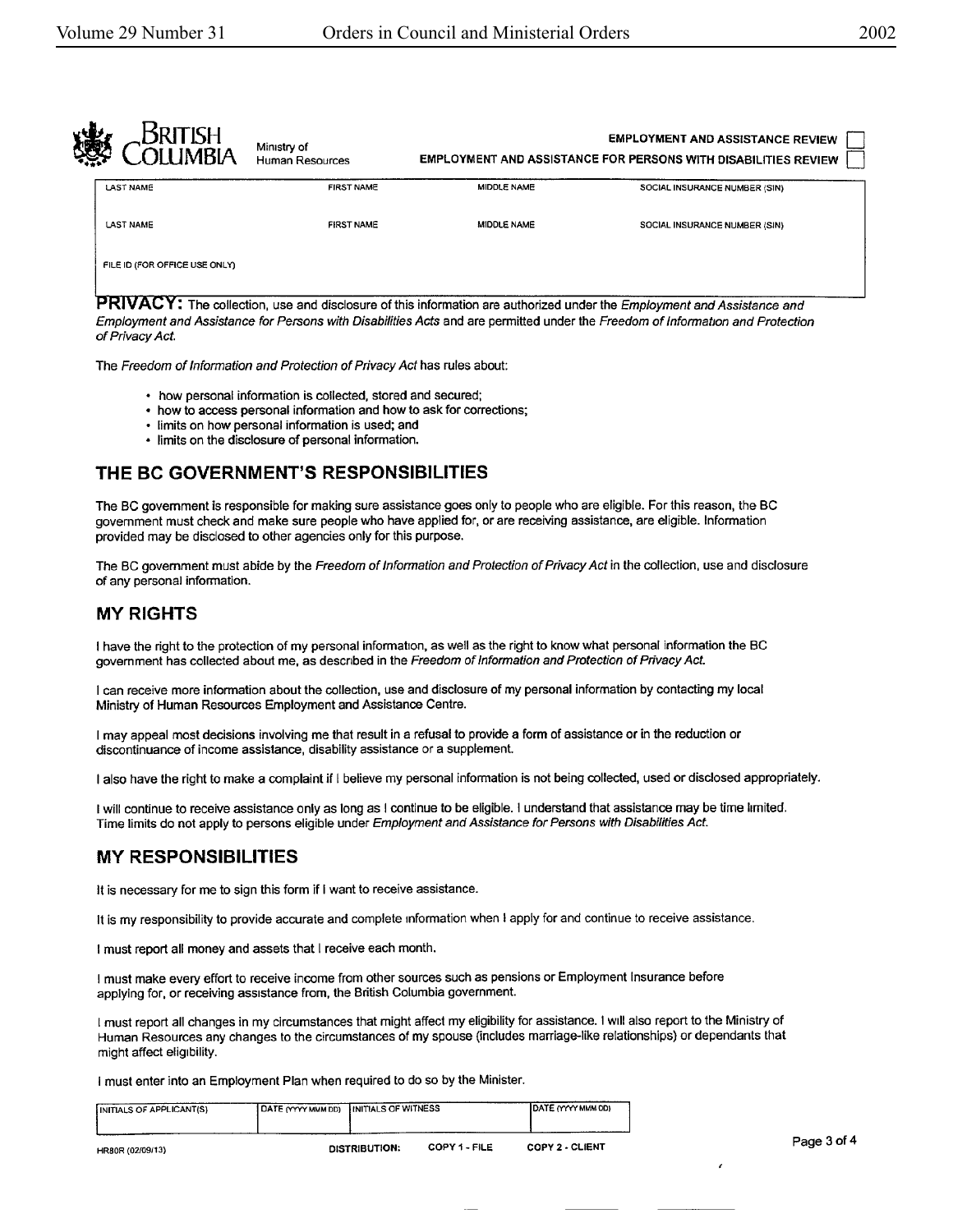| 虁<br><b>IMBIA</b>             | Ministry of<br>Human Resources |                    | <b>EMPLOYMENT AND ASSISTANCE REVIEW</b><br>EMPLOYMENT AND ASSISTANCE FOR PERSONS WITH DISABILITIES REVIEW |
|-------------------------------|--------------------------------|--------------------|-----------------------------------------------------------------------------------------------------------|
| <b>LAST NAME</b>              | <b>FIRST NAME</b>              | MIDDLE NAME        | SOCIAL INSURANCE NUMBER (SIN)                                                                             |
| <b>LAST NAME</b>              | <b>FIRST NAME</b>              | <b>MIDDLE NAME</b> | SOCIAL INSURANCE NUMBER (SIN)                                                                             |
| FILE ID (FOR OFFICE USE ONLY) |                                |                    |                                                                                                           |
|                               |                                |                    |                                                                                                           |

DECLARATION: I declare that all the information I have provided in this application is true and complete. I understand the accuracy of the information I provide will be checked by comparing it against information held by other governments, public bodies, private agencies and individuals. The BC government may verify and obtain information to confirm my eligibility or the eligibility of my dependents.

**NOTIFICATION:** Person(s) having information or documents relevant to my eligibility for assistance may release them to employees of the ministry. Examples may include:

- Human Resources Development Canada (Old Age Security, Employment Insurance, Employment and Training programs and Canada Pension Plan);
- BC Student Assistance Program;
- Citizenship and Immigration **Canada;**
- Other federal, provincial and municipal departments;
- BC Online information such as: BC Assessment; Land Titles; Registrar of Companies;
- Employers (to verify income); and
- Landlords {to verify an address and amount of rent).

**CONSENTS:** The following organizations require your written permission before they will provide verification of your personal information:

- Workers' Compensation Board (WCB);
- Any financial institution, such as: banks, credit unions and trust companies;
- Vital Statistics;
- Insurance Corporation of BC;
- **Canada** Customs and Revenue Agency (see below);
- Cheque cashing services; and
- Credit Bureaus.

## **CANADA CUSTOMS AND REVENUE AGENCY CONSENT**

{C.C.R.A. requires a separate signature to authonze release of relevant information)

I authorize C.C.R.A. to release to the ministry, information from my income tax returns and other taxpayer information. The information will be relevant to, and will be used solely for, the purpose of determining and verifying eligibility for and for the general administration and enforcement of the programs under the Employment and Assistance and Employment and Assistance for Persons with Disabilities Acts. The authorization is valid for the taxation year prior to the year of signature of this consent, the year of signature, and each subsequent consecutive taxation year for which assistance ls required.

| SIGNATURE(S) OF APPLICANT(S) | DATE:<br>YYYY MMM DD |
|------------------------------|----------------------|
| SIGNATURE(S) OF APPLICANT(S) | DATE:<br>YYYY MMM DD |

I give permission to the organizations listed above to release information relevant to my eligibility for assistance to employees of the ministry·

| SIGNATURE OF APPLICANT(S) | <b>SIGNED AT</b><br>IN THE PROVINCE OF B C | DATE.<br>YYYY MMM DD | SIGNATURE OF WITNESS   | <b>SIGNED AT</b><br>IN THE PROVINCE OF B.C. | DATE<br>YYYY MMM DD |
|---------------------------|--------------------------------------------|----------------------|------------------------|---------------------------------------------|---------------------|
|                           | IN THE PROVINCE OF B C                     | YYYY MMM DD          |                        |                                             |                     |
|                           |                                            |                      |                        |                                             |                     |
| HR80R (02/09/13)          | <b>DISTRIBUTION:</b>                       | COPY 1 - FILE        | <b>COPY 2 - CLIENT</b> |                                             | Page 4 of 4         |